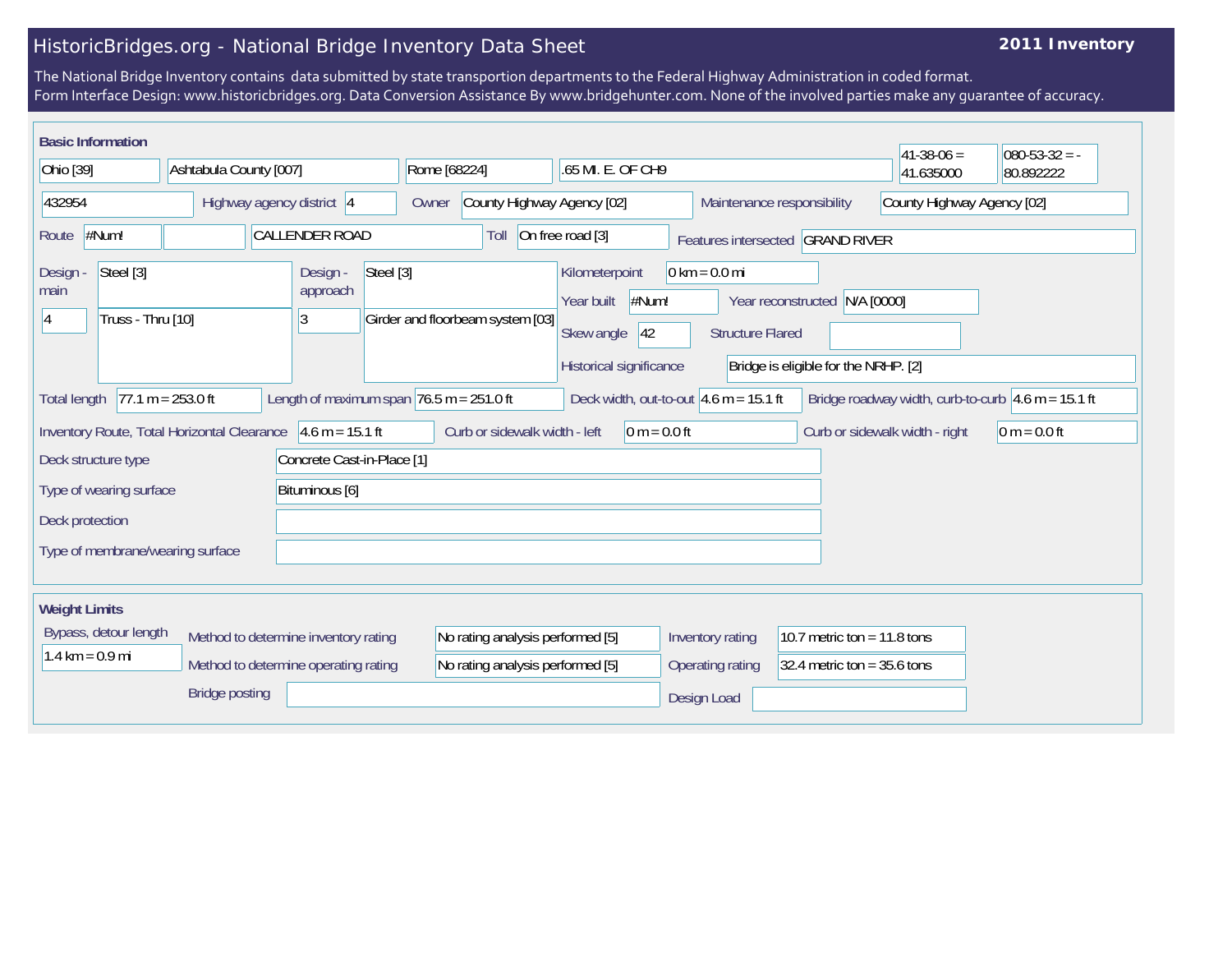| <b>Functional Details</b>                                                                                                             |                                                                                                |  |  |  |  |  |
|---------------------------------------------------------------------------------------------------------------------------------------|------------------------------------------------------------------------------------------------|--|--|--|--|--|
| Average daily truck traffi<br>Average Daily Traffic<br>200                                                                            | Year 2004<br>278<br>2030<br>Future average daily traffic<br>$ 10\rangle$<br>%<br>Year          |  |  |  |  |  |
| Road classification<br>Local (Rural) [09]                                                                                             | Approach roadway width<br>$6.1 m = 20.0 ft$<br>Lanes on structure  1                           |  |  |  |  |  |
| Direction of traffic One lane bridge for 2 - way traffic [3]<br>Type of service on bridge Highway [1]<br>Bridge median                |                                                                                                |  |  |  |  |  |
| Parallel structure designation<br>No parallel structure exists. [N]                                                                   |                                                                                                |  |  |  |  |  |
| Waterway [5]<br>Type of service under bridge                                                                                          | Navigation control<br>Lanes under structure<br>$ 0\rangle$<br>Not applicable, no waterway. [N] |  |  |  |  |  |
| Navigation vertical clearanc<br>$0 = N/A$                                                                                             | Navigation horizontal clearance $ 0 = N/A $                                                    |  |  |  |  |  |
| Minimum navigation vertical clearance, vertical lift bridge                                                                           | Minimum vertical clearance over bridge roadway<br>$4.12 m = 13.5 ft$                           |  |  |  |  |  |
| Minimum lateral underclearance reference feature Feature not a highway or railroad [N]                                                |                                                                                                |  |  |  |  |  |
| Minimum lateral underclearance on right $0 = N/A$                                                                                     | Minimum lateral underclearance on left $0 = N/A$                                               |  |  |  |  |  |
| Minimum vertical underclearance reference feature Feature not a highway or railroad [N]<br>Minimum Vertical Underclearance $ 0 = N/A$ |                                                                                                |  |  |  |  |  |
| Appraisal ratings - underclearances N/A [N]                                                                                           |                                                                                                |  |  |  |  |  |
|                                                                                                                                       |                                                                                                |  |  |  |  |  |
| <b>Repair and Replacement Plans</b>                                                                                                   |                                                                                                |  |  |  |  |  |
| Type of work to be performed                                                                                                          | Work done by                                                                                   |  |  |  |  |  |
|                                                                                                                                       | Bridge improvement cost<br>Roadway improvement cost                                            |  |  |  |  |  |
|                                                                                                                                       | Length of structure improvement<br>Total project cost                                          |  |  |  |  |  |
|                                                                                                                                       | Year of improvement cost estimate                                                              |  |  |  |  |  |
|                                                                                                                                       | Border bridge - state<br>Border bridge - percent responsibility of other state                 |  |  |  |  |  |
|                                                                                                                                       | Border bridge - structure number                                                               |  |  |  |  |  |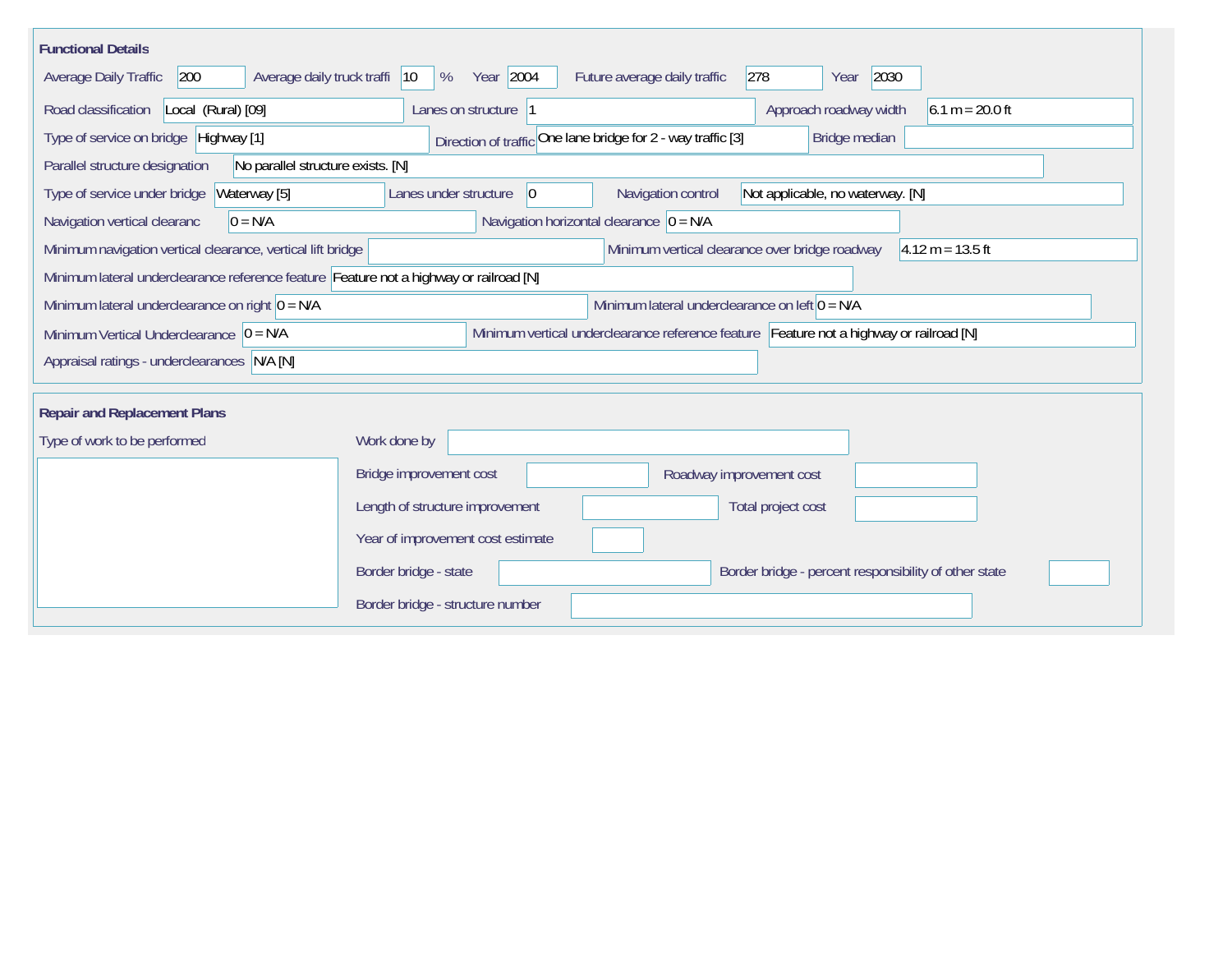| <b>Inspection and Sufficiency</b>                                                |                                                                                                                                                                 |                                                                         |                                                                                    |                                                                  |                            |  |  |  |  |
|----------------------------------------------------------------------------------|-----------------------------------------------------------------------------------------------------------------------------------------------------------------|-------------------------------------------------------------------------|------------------------------------------------------------------------------------|------------------------------------------------------------------|----------------------------|--|--|--|--|
| Structure status<br>Posted for load [P]                                          | Appraisal ratings -<br>structural                                                                                                                               | Basically intolerable requiring high priority of corrrective action [3] |                                                                                    |                                                                  |                            |  |  |  |  |
| Condition ratings - superstructur                                                | Poor $[4]$                                                                                                                                                      | Appraisal ratings -<br>roadway alignment                                | Somewhat better than minimum adequacy to tolerate being left in place as<br>is [5] |                                                                  |                            |  |  |  |  |
| Condition ratings - substructure                                                 | Poor $[4]$                                                                                                                                                      | Appraisal ratings -                                                     |                                                                                    | Basically intolerable requiring high priority of replacement [2] |                            |  |  |  |  |
| Condition ratings - deck                                                         | Poor [4]                                                                                                                                                        | deck geometry                                                           |                                                                                    |                                                                  |                            |  |  |  |  |
| Scour                                                                            | Bridge foundations determined to be stable for the assessed or calculated scour condition. [8]                                                                  |                                                                         |                                                                                    |                                                                  |                            |  |  |  |  |
| Channel and channel protection                                                   | Banks are protected or well vegetated. River control devices such as spur dikes and embankment protection are not<br>required or are in a stable condition. [8] |                                                                         |                                                                                    |                                                                  |                            |  |  |  |  |
| Appraisal ratings - water adequacy<br>Superior to present desirable criteria [9] |                                                                                                                                                                 |                                                                         | Status evaluation                                                                  |                                                                  | Structurally deficient [1] |  |  |  |  |
| Pier or abutment protection                                                      |                                                                                                                                                                 |                                                                         |                                                                                    | Sufficiency rating                                               | 4.9                        |  |  |  |  |
| <b>Culverts</b>                                                                  | Not applicable. Used if structure is not a culvert. [N]                                                                                                         |                                                                         |                                                                                    |                                                                  |                            |  |  |  |  |
| Traffic safety features - railings                                               |                                                                                                                                                                 |                                                                         |                                                                                    |                                                                  |                            |  |  |  |  |
| Traffic safety features - transitions                                            |                                                                                                                                                                 |                                                                         |                                                                                    |                                                                  |                            |  |  |  |  |
| Traffic safety features - approach guardrail                                     |                                                                                                                                                                 |                                                                         |                                                                                    |                                                                  |                            |  |  |  |  |
| Traffic safety features - approach guardrail ends                                |                                                                                                                                                                 |                                                                         |                                                                                    |                                                                  |                            |  |  |  |  |
| April 2010 [0410]<br>Inspection date                                             | Designated inspection frequency                                                                                                                                 | $ 12\rangle$                                                            | <b>Months</b>                                                                      |                                                                  |                            |  |  |  |  |
| Underwater inspection                                                            | Not needed [N]                                                                                                                                                  | Underwater inspection date                                              |                                                                                    |                                                                  |                            |  |  |  |  |
| Every two years [Y24]<br>Fracture critical inspection                            | Fracture critical inspection date                                                                                                                               | April 2010 [0410]                                                       |                                                                                    |                                                                  |                            |  |  |  |  |
| Other special inspection                                                         | Not needed [N]                                                                                                                                                  | Other special inspection date                                           |                                                                                    |                                                                  |                            |  |  |  |  |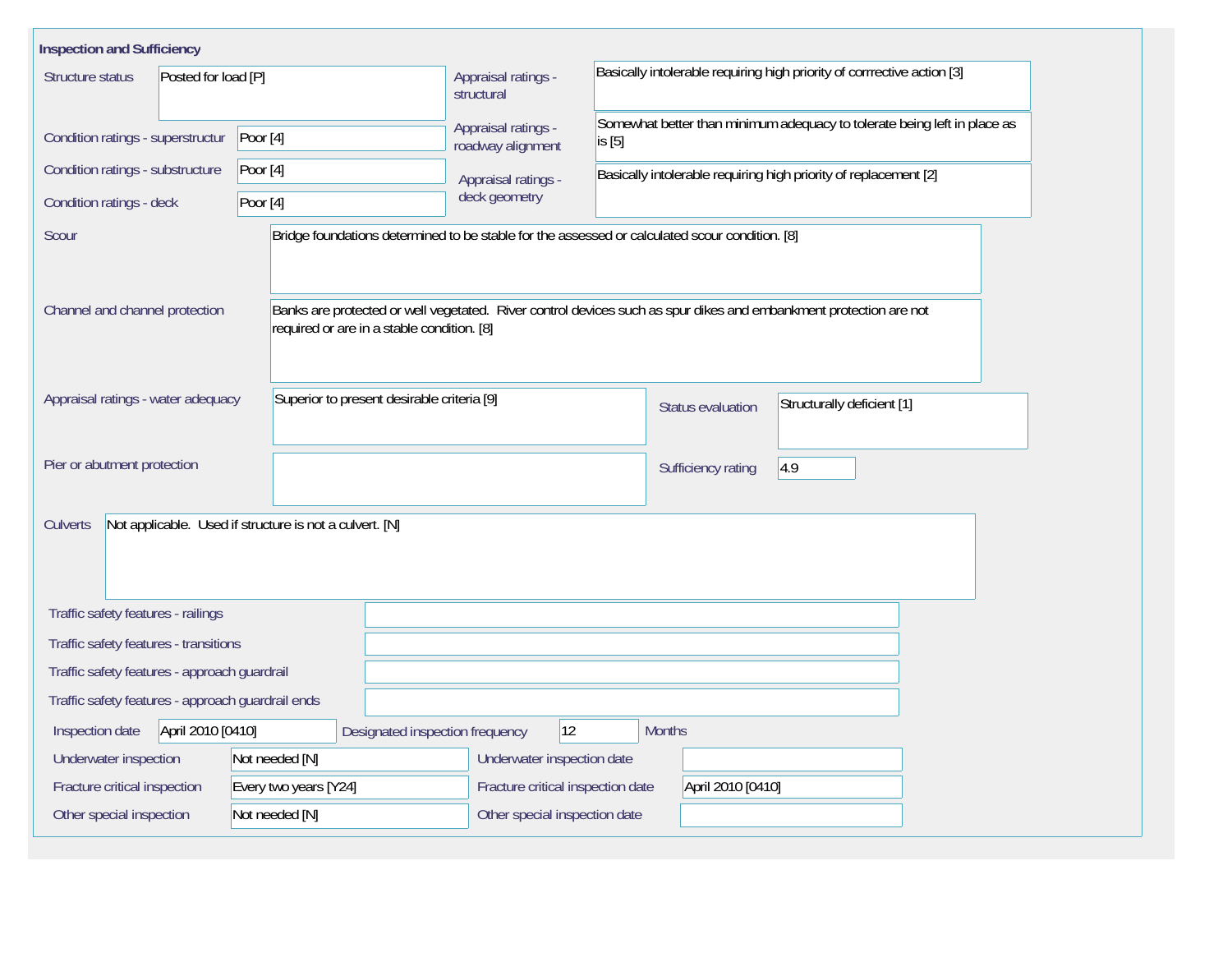| Unit of Measure: English<br>Structure File Number 0432954<br>Sufficiency Rating: 14.3 SD                                                                                      |                                                  |                              | <b>Bridge Inventory Information</b><br>Inventory Bridge Number: ATB T550B 0112<br><b>ON GRAND RIVER</b> |                                                                                                        |                                   | Report Date 03/21/2013 BM-191 Page: 1 of 2<br>BR. Type STEEL / TRUSS / THRU<br>Date of Last Inventory Update: 08/01/2012   |  |  |
|-------------------------------------------------------------------------------------------------------------------------------------------------------------------------------|--------------------------------------------------|------------------------------|---------------------------------------------------------------------------------------------------------|--------------------------------------------------------------------------------------------------------|-----------------------------------|----------------------------------------------------------------------------------------------------------------------------|--|--|
| District: 04<br>(2)FIPS Code: ROME TWP<br>(9) Direction of Traffic: ONE LANE FOR 2-WAY TRAFFIC (10) Temporary: N<br>(95) Insp: COUNTY (96) Maint: COUNTY (97) Routine: COUNTY |                                                  | County ASHTABULA             | (11) Truck Network: N                                                                                   | (101) Location: .65 MI. E. OF CH9<br>(103) Route On Bridge: TOWNSHIP<br>(100) Type Serv: (On): HIGHWAY |                                   | (102) Facility Carried: CALLENDER ROAD<br>(104) Route Under Bridge: NON-HIGHWAY<br>$(12)$ Parallel: N<br>(Under): WATERWAY |  |  |
|                                                                                                                                                                               | <b>Inventory Route Data</b>                      |                              | (63) Main Spans Number: 4                                                                               | Type: STEEL / TRUSS / THRU                                                                             |                                   |                                                                                                                            |  |  |
| (3) Route On/Under: ON                                                                                                                                                        |                                                  |                              | Hwy Sys: COUNTY/TOWNSHIP HIGHWAY Approach Spans Number: 3                                               | Type: STEEL / GIRDER / THRU                                                                            |                                   |                                                                                                                            |  |  |
| Route No.: T550B<br>Dir:                                                                                                                                                      | <b>Des: MAINLINE</b>                             | Pref:                        | Total Spans: 7                                                                                          | (65) Max Span: 251 Ft                                                                                  |                                   | (66) Overall Leng: 253 Ft                                                                                                  |  |  |
| (4) Feature Intersected: GRAND RIVER                                                                                                                                          |                                                  |                              | (70) Substructure                                                                                       | (71) Foundation and Scour Information                                                                  |                                   |                                                                                                                            |  |  |
| (5) County: ATB<br>Mileage: 0112                                                                                                                                              | Special Desig:                                   |                              | Abut-Rear Matl: CONCRETE                                                                                | Type: GRAVITY                                                                                          |                                   | Fnd: UNKNOWN (OR OLDER BRIDGE BEING ADDED)                                                                                 |  |  |
| (6) Avg. Daily Traffic(ADT): 200                                                                                                                                              | (7) ADT Year: 2004                               |                              | Abut-Fwd Matl: CONCRETE                                                                                 | Type: GRAVITY                                                                                          |                                   | Fnd: UNKNOWN (OR OLDER BRIDGE BEING ADDED)                                                                                 |  |  |
| (8) Truck Traf: 20<br>$(14)$ NHS: NO - X                                                                                                                                      | $(15)$ Corridor: N                               |                              | Pier-Pred Matl: CONCRETE                                                                                | Type: GRAVITY                                                                                          |                                   | Fnd: UNKNOWN (OR OLDER BRIDGE BEING ADDED)                                                                                 |  |  |
| (16) Functional Class: LOCAL ROAD-RURAL                                                                                                                                       |                                                  |                              | (19) Strahnt: Not Applicable Pier-Other Matl: NONE                                                      | Type: NONE                                                                                             |                                   | Fnd: UNKNOWN (OR OLDER BRIDGE BEING ADDED)                                                                                 |  |  |
|                                                                                                                                                                               | <b>Intersected Route Data</b>                    |                              | Pier-Other Matl: NONE                                                                                   | Type: NONE                                                                                             |                                   | Fnd: NONE/NOT APPLICABLE (SUCH AS CULVERTS)                                                                                |  |  |
| (22) Route On/Under:                                                                                                                                                          | Hwy Sys:                                         |                              | No of Piers Predominate: 03                                                                             | Other: NN                                                                                              |                                   | Other: NN                                                                                                                  |  |  |
| Route No.:<br>Dir:                                                                                                                                                            | Des:                                             | Pref:                        | (86) Stream Velocity: UUU                                                                               | (74) Scour: STABLE: EVAL SCOUR ABOVE TOP OF FOOTING                                                    |                                   |                                                                                                                            |  |  |
| (23) Feature Intersected:                                                                                                                                                     |                                                  |                              | (189) Dive: N Freq: 0                                                                                   | Probe: Y Freq: 12                                                                                      |                                   | (75) Chan Prot: NONE                                                                                                       |  |  |
| (24) County:<br>Mileage:                                                                                                                                                      | Special Desig:                                   |                              | (189) Date of last Dive Insp:                                                                           | (152) Drainage Area: UUU Sq Mi                                                                         |                                   |                                                                                                                            |  |  |
| (25) Avg. Daily Traffic(ADT): 0                                                                                                                                               | (26) ADT Year:                                   |                              |                                                                                                         |                                                                                                        | <b>Clearance Under the Bridge</b> |                                                                                                                            |  |  |
| (27) Truck Traf: 0<br>(28) NHS: -                                                                                                                                             | (29) Corridor:                                   |                              | (156) Min. Horiz Under Clear:                                                                           | <b>NC: 0.0 Ft</b>                                                                                      |                                   | Card: 0.0 Ft                                                                                                               |  |  |
| (30) Functional Class:                                                                                                                                                        |                                                  | (36) Strahnt: Not Applicable | 157) Prac Max Vrt Under Clear:                                                                          | $0.0$ Ft                                                                                               |                                   |                                                                                                                            |  |  |
|                                                                                                                                                                               | <b>Clearance On the Bridge</b>                   |                              | (77) Min Vert Under Clear:                                                                              | <b>NC: 0.0 Ft</b>                                                                                      |                                   | Card: 0.0 Ft                                                                                                               |  |  |
| (154) Min Hriz on Bridge:                                                                                                                                                     | <b>NC: 0.0 Ft</b>                                | Card: 15.0 Ft                | (78) Min Lat Under Clear:                                                                               | NC: 0.0 / 0.0 Ft                                                                                       |                                   | Card: 0.0 / 0.0 Ft                                                                                                         |  |  |
| (155) Prac Max Vert On Brg:                                                                                                                                                   | $0.6$ Ft                                         |                              | <b>Load Rating Information</b>                                                                          |                                                                                                        |                                   | (88-89) Appraisal                                                                                                          |  |  |
| (67) Min Vrt Clr On Brg:                                                                                                                                                      | <b>NC: 0.0 Ft</b>                                | Card: 9999.9 Ft              | (48) Design Load: HS/20                                                                                 |                                                                                                        | Including calculated Items)       |                                                                                                                            |  |  |
| (80) Min Latl Clr:                                                                                                                                                            | NC: 0.0 / 0.0 Ft                                 | Card: 0.0 / 0.0 Ft           | (83) Operating: 36 Ton                                                                                  |                                                                                                        |                                   |                                                                                                                            |  |  |
| (81) Vrt Clr Lft:                                                                                                                                                             | 0.0 Ft                                           |                              | Inventory: 12 Ton                                                                                       |                                                                                                        |                                   |                                                                                                                            |  |  |
|                                                                                                                                                                               | <b>Structure Information</b>                     |                              | Ohio Percent of Legal Load 35                                                                           |                                                                                                        | (88) Waterway Adequacy 9          |                                                                                                                            |  |  |
| (38) Bypass Length: 09 Miles                                                                                                                                                  |                                                  |                              | Year of Rating: 2011                                                                                    |                                                                                                        | (89) Approach Alignment 5         |                                                                                                                            |  |  |
| (39) Latitude: 41 Deg 38.1 Min                                                                                                                                                | Longitude: 80 Deg 53.5 Min                       |                              | (84) Analysis: ALLOWABLE STRESS OR WORKING STRESS                                                       |                                                                                                        | Calc Gen Appraisal: 3             |                                                                                                                            |  |  |
| (40) Toll: ON FREE ROAD                                                                                                                                                       |                                                  |                              | (85) Rate Soft: NO SOFTWARE USED Analyzed by:                                                           |                                                                                                        | Calc Deck Geometry: 2             |                                                                                                                            |  |  |
| (41) Date Built: 07/01/1900                                                                                                                                                   | (42) Major Rehabilitation:<br>No. Lanes Under: 0 |                              | Analysis on Bars: NOT ON BARS [DEFAULT]                                                                 |                                                                                                        | Calc Underclearance: N            |                                                                                                                            |  |  |
| (43)  No. Lanes On: <b>1</b><br>(44) Horiz Curve: 00 Deg. D00M Min.                                                                                                           | (45) Skew: 42 Deg                                |                              |                                                                                                         |                                                                                                        | <b>Approach Information</b>       |                                                                                                                            |  |  |
| (49) App. Rdw Width: 20 Ft                                                                                                                                                    | (50) Brg. Rdw Width: 15.0 Ft                     |                              | (109) Approach Guardrail: NONE                                                                          |                                                                                                        |                                   |                                                                                                                            |  |  |
| (51) Deck Width: 15.0 Ft                                                                                                                                                      | Deck Area: 3800 Sq. Ft                           |                              | (110) Approach Pavement: BITUMINOUS                                                                     |                                                                                                        | $(111)$ Grade: FAIR               |                                                                                                                            |  |  |
| (52) Median Type: NONE / NON BARRIE / NO JOINT                                                                                                                                |                                                  |                              |                                                                                                         |                                                                                                        | <b>Culvert Information</b>        |                                                                                                                            |  |  |
| (53) Bridge Median: NO MEDIAN                                                                                                                                                 |                                                  |                              | (131) Culvert Type: NONE/NOT APPLICBLE                                                                  |                                                                                                        | $(127)$ Length: <b>0.0</b> Ft     |                                                                                                                            |  |  |
| (54) Sidewalks:                                                                                                                                                               | (left) 0 Ft                                      | (right) 0 Ft                 | (129) Depth of Fill: 0.0 Ft                                                                             |                                                                                                        | (130) Headwalls: NONE             |                                                                                                                            |  |  |
| (55) Type Curb or Sidewalks:                                                                                                                                                  |                                                  |                              |                                                                                                         |                                                                                                        | <b>General Information</b>        |                                                                                                                            |  |  |
| (Left) Matl: <b>NONE</b>                                                                                                                                                      | Type: NONE                                       |                              | (121) Main Member N/A (CULVERTS, TRUSSES, ETC.)                                                         |                                                                                                        |                                   | (122) Moment Plate: NONE                                                                                                   |  |  |
| (Right) Matl: <b>NONE</b>                                                                                                                                                     | Type: NONE                                       |                              | (169) Expansion Joint: NONE                                                                             |                                                                                                        |                                   |                                                                                                                            |  |  |
| (56) Flared: N                                                                                                                                                                | (57) Composite:                                  |                              | (124) Bearing Devices: ROLLERS/NONE                                                                     |                                                                                                        |                                   |                                                                                                                            |  |  |
| (58) Railing: OTHER                                                                                                                                                           |                                                  |                              | (126) Navigation: Control-X                                                                             | Vert Clr: 0.0 Ft                                                                                       |                                   | Horiz Clear:: 0.0 Ft                                                                                                       |  |  |
| (59) Deck Drainage: OVER THE SIDE (W/O DRIP STRIP)                                                                                                                            |                                                  |                              | (193) Spec Insp: N                                                                                      | Freq: $0$                                                                                              |                                   | Date:                                                                                                                      |  |  |
| (60) Deck Type: REINF CONCRT (PRESTRSD, PRECAST                                                                                                                               |                                                  |                              | 188) Fracture Critical Insp: Y                                                                          | Freq: $24$                                                                                             |                                   | Date: 2012-04-27                                                                                                           |  |  |
| (61) Deck Protection: External: NONE                                                                                                                                          |                                                  |                              | (138) Long Member: TWO TRUSSES (RIVETED)                                                                |                                                                                                        |                                   | (135) Hinges: NOT APPLICABLE                                                                                               |  |  |
| Internal: NONE                                                                                                                                                                |                                                  |                              | (141) Structural Steel Memb: A36                                                                        |                                                                                                        |                                   | (139) Framing: <b>NONE</b>                                                                                                 |  |  |
| (62) Wearing Surface: BITUM (ASPHLT CONCRT)                                                                                                                                   |                                                  |                              |                                                                                                         |                                                                                                        |                                   | Railing: A36                                                                                                               |  |  |
| Thickness: <b>1.0</b> in                                                                                                                                                      | (119) Date of Wearing Surface: 01/01/1999        |                              | Pay Wt: 99 pounds                                                                                       | Prime Loc: FIELD                                                                                       |                                   | Paint: PAINT SYSTEM A                                                                                                      |  |  |
| Slope Protection: NONE-NATURAL PROTECTION(GRASS, BUSHES)                                                                                                                      |                                                  |                              | <b>Bridge Dedicated Name:</b>                                                                           |                                                                                                        |                                   |                                                                                                                            |  |  |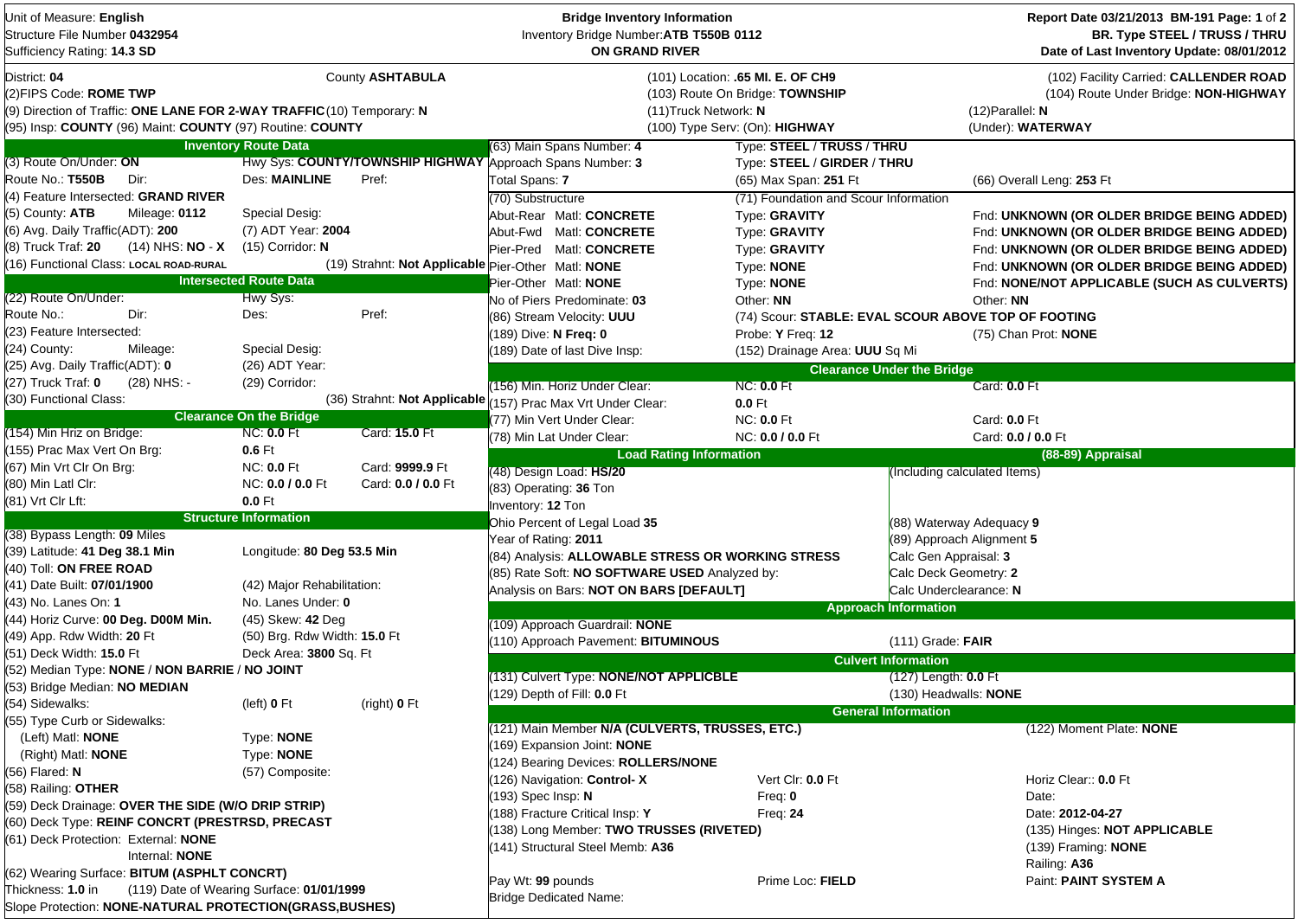| Unit of Measure: English<br>Structure File Number 0432954<br>Sufficiency Rating: 14.3 SD                                                                                                                                                                                                                                                    |                                             |                                                                                                                                            |                                                                                                        |                                                                                                                           | <b>Bridge Inventory Information</b><br>Inventory Bridge Number: ATB T550B 0112<br><b>ON GRAND RIVER</b>                                                                                                                                                    |                          |                                                                                                                                                       | Report Date 03/21/2013 BM-191 Page: 2 of 2<br><b>BR. Type STEEL/TRUSS/THRU</b><br>Date of Last Inventory Update: 08/01/2012 |  |
|---------------------------------------------------------------------------------------------------------------------------------------------------------------------------------------------------------------------------------------------------------------------------------------------------------------------------------------------|---------------------------------------------|--------------------------------------------------------------------------------------------------------------------------------------------|--------------------------------------------------------------------------------------------------------|---------------------------------------------------------------------------------------------------------------------------|------------------------------------------------------------------------------------------------------------------------------------------------------------------------------------------------------------------------------------------------------------|--------------------------|-------------------------------------------------------------------------------------------------------------------------------------------------------|-----------------------------------------------------------------------------------------------------------------------------|--|
|                                                                                                                                                                                                                                                                                                                                             |                                             | <b>General Information (Continued)</b>                                                                                                     |                                                                                                        |                                                                                                                           |                                                                                                                                                                                                                                                            |                          | <b>Original Plans Information</b>                                                                                                                     |                                                                                                                             |  |
| (---) Hist Significance: NON-REGISTERED HISTORIC BRIDGE<br>---) Hist Builder: MASSILLON BRIDGE COMPANY<br>(69) Hist Type: PRATT (RIVETED)<br>(161) Special Features (see below):<br>(105) Border Bridge State: Resp % (106) SFN:<br>(90) Type Work: -<br>(90) Length: Ft<br>(90) Bridge Cost (\$1000s): 0<br>(90) Roadway Cost (\$1000s): 0 |                                             | <b>Proposed Improvements</b>                                                                                                               | Hist Build Year: 1913                                                                                  | $(69)$ NBIS: Y<br><b>Programming Info</b><br><b>PID Number:</b><br><b>PID Status:</b><br>PID Date:                        | 142) Fabricator:<br>(143) Contractor:<br>(144) Ohio Original Construction Project No.:<br>---) Microfilm Reel:<br>(151) Standard Drawing:<br>Aperture Cards: Orig: N Repair: N Fabr: N<br>Plan Information Available: 1PLAN INFORMATION AVAILABLE<br>.1020 | 2.000000/020<br>5.<br>8. | (153) Repair Projects                                                                                                                                 | 3.<br>6.<br>9.                                                                                                              |  |
| (90) Total Project Cost (\$1000s): 0<br>(91) Future ADT (On Bridge): 0                                                                                                                                                                                                                                                                      |                                             | (90) Year:                                                                                                                                 | (92) Year of Future ADT: 2030                                                                          |                                                                                                                           |                                                                                                                                                                                                                                                            |                          |                                                                                                                                                       |                                                                                                                             |  |
| <b>Inspection Summary</b>                                                                                                                                                                                                                                                                                                                   |                                             |                                                                                                                                            | (I-69) Survey Items                                                                                    |                                                                                                                           |                                                                                                                                                                                                                                                            | <b>Utilities</b>         |                                                                                                                                                       | <b>Special Features</b>                                                                                                     |  |
| $(I-8)$ Deck:                                                                                                                                                                                                                                                                                                                               |                                             | Railings:                                                                                                                                  |                                                                                                        | 0 DOES NOT MEET CURRENT STANDARDS (46) Electric:                                                                          |                                                                                                                                                                                                                                                            | U                        | (161) Lighting:                                                                                                                                       | N                                                                                                                           |  |
| (I-32) Superstructure:<br>(I-42) Substructure:<br>(I-50) Culvert:<br>(I-54) Channel:<br>(I-60) Approaches:<br>(I-66) General Appraisial: 3<br>(I-66) Operational Status: P<br><b>Inspection Date:</b><br>(94) Desig Insp Freq:                                                                                                              | 3<br>4<br>8<br>6<br>04/27/2012<br>12 Months | Transitions:<br>Guardrail:<br>Rail Ends:<br>In Depth:<br>Fracture Critical:<br>Scour Critical:<br>Critical Findings:<br>Insp. Update Date: | <b>N NONE N/A</b><br><b>1 MEETS CURRENT STANDARDS</b><br>N NONE N/A<br><b>N NONE N/A</b><br>08/01/2012 | 0 DOES NOT MEET CURRENT STANDARDS<br><b>0 DOES NOT MEET CURRENT STANDARDS</b><br><b>0 DOES NOT MEET CURRENT STANDARDS</b> | Gas:<br><b>Sanitary Sewer:</b><br>Telephone:<br>TV Cable:<br>Water:<br>Other:                                                                                                                                                                              | U<br>U<br>U              | Fencing:<br>Glare-Screen:<br>Splash-Guard:<br>Catwalks:<br>Other-Feat:<br>$(184)$ Signs-on:<br>Signs-Under:<br>$(162)$ Fence-Ht:<br>(163) Noise Barr: | N<br>N<br>N<br>N<br>U<br>N<br>N<br>$0.0$ Ft<br>N                                                                            |  |
| SFNs Replacing this retired bridge:<br>SFNs That where replaced by this bridge:<br>This bridge was retired and copied to:<br>The bridge was copied from:                                                                                                                                                                                    |                                             |                                                                                                                                            |                                                                                                        |                                                                                                                           | <b>INV Field Bridge Marker:</b><br><b>INT Field Bridge Marker:</b>                                                                                                                                                                                         |                          | ATB-C550B-0112-<br>---                                                                                                                                |                                                                                                                             |  |

## **PONTIS CoRe elements and Condition States**

| <b>Elem No. CoRe Element Description</b> | <b>Total Quantity Unit Meas.</b> |                                    | <b>Condition State</b><br>Percents(*) |  |       |  |       |  |
|------------------------------------------|----------------------------------|------------------------------------|---------------------------------------|--|-------|--|-------|--|
|                                          |                                  |                                    |                                       |  | 1 2 3 |  | $4$ 5 |  |
|                                          |                                  |                                    |                                       |  |       |  |       |  |
|                                          |                                  | (*) Percentages Should add to 100% |                                       |  |       |  |       |  |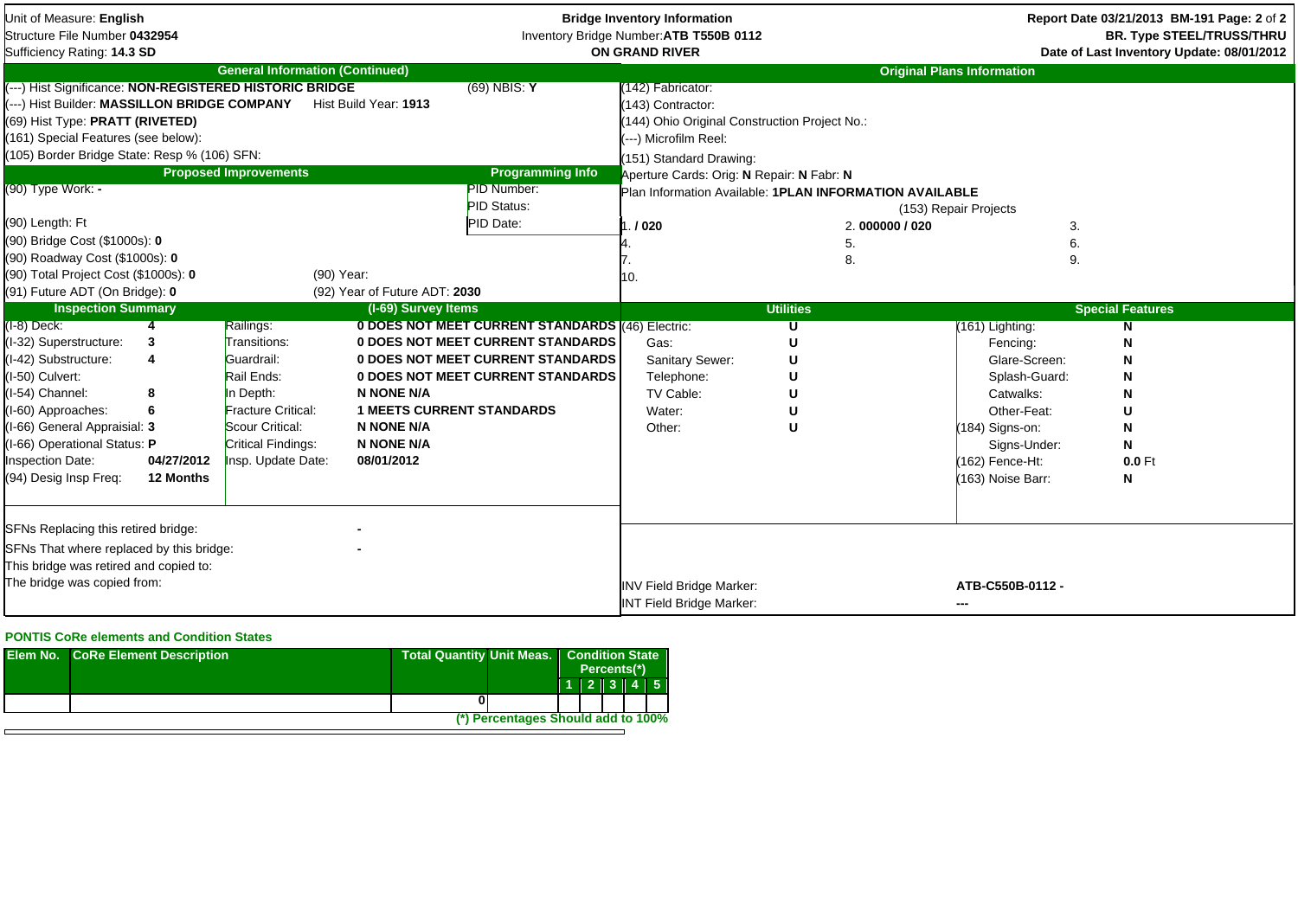## STATE OF OHIO DEPARTMENT OF TRANSPORTATION **BRIDGE INSPECTION REPORT**

BR-86 REV 02-95

| $\overline{0}$<br>$4$   3   2   9   5   4<br><b>Structure File Number</b> | Bridge Number ATB T550B 0112<br><b>ROUTE</b>                                                     |                | UNIT                                | <b>ROME TWP</b>                                                                          | Date Built 07/01/1900                                                    |                     |                         |
|---------------------------------------------------------------------------|--------------------------------------------------------------------------------------------------|----------------|-------------------------------------|------------------------------------------------------------------------------------------|--------------------------------------------------------------------------|---------------------|-------------------------|
| District 04 Bridge Type STEEL/TRUSS/THRU                                  |                                                                                                  |                | <b>Type Service</b><br>$\mathbf{1}$ | <b>15 GRAND RIVER</b>                                                                    |                                                                          | <b>ATB</b>          |                         |
| <b>DECK</b>                                                               | Out/Out 15.0                                                                                     | 4              |                                     |                                                                                          | $THCK = 1.0$                                                             |                     | $\overline{2}$          |
| 1. Floor                                                                  | 1-REINF CONCRT (PRESTRSD 8                                                                       |                | 2. Wearing Surface                  |                                                                                          | 6-BITUM (ASPHLT CONCRT)                                                  | 41                  |                         |
| 3. Curbs, Sidewalks, Walkways                                             | N-NONE<br>N-NONE<br>$\overline{9}$                                                               |                | 4. Median                           |                                                                                          | W.S. Date = $01/01/1999$                                                 |                     |                         |
|                                                                           |                                                                                                  |                |                                     |                                                                                          |                                                                          | 42                  |                         |
| 5. Railing                                                                | 0-OTHER 10                                                                                       | 3              | 6. Drainage                         |                                                                                          | 1-OVER THE SIDE (W/O DRI                                                 | 43                  | 3                       |
|                                                                           |                                                                                                  |                |                                     |                                                                                          |                                                                          |                     | $\overline{4}$          |
| 7. Expansion Joints                                                       | N-NONE 11                                                                                        |                | 8. Summary                          |                                                                                          |                                                                          | 44                  |                         |
| <b>SUPERSTRUCTURE</b>                                                     | MAX.SPAN=251                                                                                     | $\overline{2}$ |                                     |                                                                                          |                                                                          |                     |                         |
| 9. Alignment                                                              | 12<br>TOT.LGTH=253                                                                               |                | 10. Beams/Girders/Slab              |                                                                                          | N-N/A (CULVERTS, TRUSSES                                                 | 45                  |                         |
| 11. Diaphragms or Crossframes                                             | 13                                                                                               |                | 12. Joists/Stringers                |                                                                                          |                                                                          | 46                  | 3                       |
|                                                                           |                                                                                                  | 3              |                                     |                                                                                          |                                                                          |                     | 3                       |
| 13. Floor Beams                                                           | 14                                                                                               |                | 14. Floor Beam Connections          |                                                                                          |                                                                          | 47                  |                         |
| 15. Verticals                                                             | 15                                                                                               | $\overline{2}$ | 16. Diagonals                       |                                                                                          |                                                                          | 48                  | 3                       |
|                                                                           |                                                                                                  |                |                                     |                                                                                          |                                                                          |                     |                         |
| 17. End Posts                                                             | 16                                                                                               | $\overline{2}$ | 18. Top Chord                       |                                                                                          |                                                                          | 49                  | $\overline{2}$          |
|                                                                           |                                                                                                  | $\overline{2}$ |                                     |                                                                                          |                                                                          |                     |                         |
| 19. Lower Chord                                                           | 17                                                                                               |                | 20. Lower Lateral Bracing           |                                                                                          |                                                                          | 50                  |                         |
| 21. Top Lateral Bracing                                                   | 18                                                                                               |                | 22. Sway Bracing                    |                                                                                          |                                                                          | 51                  | $\overline{\mathbf{c}}$ |
|                                                                           |                                                                                                  | $\overline{2}$ |                                     |                                                                                          | 1-ROLLERS                                                                |                     | 3                       |
| 23. Portals                                                               | 19                                                                                               |                | 24. Bearing Devices                 |                                                                                          | N-NONE 52                                                                |                     |                         |
|                                                                           |                                                                                                  |                |                                     |                                                                                          |                                                                          |                     |                         |
| 25. Arch                                                                  | 20                                                                                               |                |                                     | 26. Arch Columns or Hangers                                                              | TYPE = 3-PAINT SYSTEM A                                                  | 53                  |                         |
| 27. Spandrel Walls                                                        | 21                                                                                               |                |                                     | 28. Protective Coating System                                                            | $DATA = 07/01/1994$                                                      | 54                  | 3                       |
|                                                                           |                                                                                                  |                |                                     |                                                                                          |                                                                          |                     |                         |
| 29. Pins/Hangers/Hinges                                                   | 22                                                                                               |                |                                     | 30. Fatigue Prone Connections                                                            |                                                                          | 55                  |                         |
|                                                                           |                                                                                                  | E              |                                     |                                                                                          |                                                                          |                     | 3                       |
| 31. Live Load Response<br><b>SUBSTRUCTURE</b>                             | 23<br>2-CONCRETE                                                                                 |                | 32. Summary                         | PIERS=3                                                                                  | $SPANS = 4$                                                              | 56                  |                         |
| 33. Abutments                                                             | 2-CONCRETE 24                                                                                    | 3              | 34. Abutment Seats                  |                                                                                          |                                                                          |                     | $\sqrt{3}$              |
|                                                                           |                                                                                                  |                |                                     |                                                                                          |                                                                          | 57                  |                         |
| 35. Piers                                                                 | $\text{TYPE} = 2\text{-CONCRETE } 25$                                                            | 3              | 36. Pier Seats                      |                                                                                          |                                                                          | 58                  | 3                       |
|                                                                           |                                                                                                  | $\overline{2}$ |                                     |                                                                                          | ABUTMENT:= UNKNOWN / UNKNOWN                                             |                     | $\mathbf{3}$            |
| 37. Backwalls                                                             | 26                                                                                               |                | 38. Wingwalls                       |                                                                                          |                                                                          | 59                  |                         |
| 39. Fenders and Dolphins                                                  | 27                                                                                               |                | 40. Scour                           |                                                                                          | 8-STABLE: EVAL SCOUR ABO 60                                              | -1                  | $\overline{1}$          |
|                                                                           |                                                                                                  |                |                                     |                                                                                          |                                                                          |                     |                         |
| 41. Slope Protection                                                      | N-NONE 28                                                                                        |                | 42. Summary                         |                                                                                          | DIVE DT=N/A                                                              | 62                  | 4                       |
| <b>CULVERTS</b>                                                           |                                                                                                  |                |                                     |                                                                                          |                                                                          |                     |                         |
| 43. General                                                               | 29                                                                                               |                | 44. Alignment                       |                                                                                          |                                                                          | 63                  |                         |
|                                                                           |                                                                                                  |                |                                     |                                                                                          |                                                                          |                     |                         |
| 45. Shape                                                                 | 30                                                                                               |                | 46. Seams                           |                                                                                          |                                                                          | 64                  |                         |
| 47. Headwalls or Endwalls                                                 | 31                                                                                               |                | 48. Scour                           |                                                                                          |                                                                          | 65                  |                         |
|                                                                           |                                                                                                  |                |                                     |                                                                                          |                                                                          |                     |                         |
| 49.                                                                       | 32                                                                                               |                | 50. Summary                         |                                                                                          |                                                                          | 66                  |                         |
| <b>CHANNEL</b>                                                            |                                                                                                  | 1              |                                     |                                                                                          | N-NONE                                                                   |                     |                         |
| 51. Alignment                                                             | 33                                                                                               |                | 52. Protection                      |                                                                                          |                                                                          | 67                  |                         |
| 53. Waterway Adequacy                                                     | 34                                                                                               | 1              | 54. Summary                         |                                                                                          |                                                                          | 68                  | 8                       |
| <b>APPROACHES</b>                                                         |                                                                                                  |                |                                     |                                                                                          |                                                                          |                     |                         |
| 55. Pavement                                                              | 2-BITUMINOUS 35                                                                                  | 2              | 56. Approach Slabs                  |                                                                                          |                                                                          | 69                  |                         |
|                                                                           |                                                                                                  |                |                                     |                                                                                          |                                                                          |                     |                         |
| 57. Guardrail                                                             | N-NONE 36                                                                                        |                | 58. Relief Joints                   |                                                                                          |                                                                          | 70                  |                         |
| 59. Embankment                                                            | BRDG.WIDTH=15.0 37                                                                               | 2              | 60. Summary                         |                                                                                          | PCT.LEGAL=35                                                             | 71                  | 6                       |
| <b>GENERAL</b>                                                            |                                                                                                  |                |                                     |                                                                                          | ROUTINE.RESP: 3-COUNTY                                                   |                     |                         |
| 61. Navigation Lights                                                     | 38                                                                                               |                | 62. Warning Signs                   |                                                                                          | MAINT.RESP: 3-COUNTY                                                     | 72                  |                         |
|                                                                           | <b>MVC ON=9999</b><br>$UND=0000$                                                                 |                |                                     |                                                                                          |                                                                          |                     |                         |
| 63. Sign Supports                                                         | 39                                                                                               |                | 64. Utilities                       |                                                                                          |                                                                          | 73                  |                         |
|                                                                           |                                                                                                  |                |                                     |                                                                                          |                                                                          | CONE:<br>3          | P                       |
| 65. Vertical Clearance                                                    | 40                                                                                               |                |                                     | 66. General Appraisal & Operational Status                                               | 74                                                                       |                     |                         |
| 67. INSPECTED BY                                                          |                                                                                                  |                | 68. REVIEWED BY                     |                                                                                          |                                                                          |                     |                         |
|                                                                           | $\mathsf{R}$<br>R A                                                                              |                |                                     |                                                                                          | $\vert 5 \vert$<br>$6\phantom{.}6$<br>6<br>$\mathbf 0$<br>4<br>T.        | P<br>G              |                         |
| SIGNED                                                                    | <b>78 INITIALS</b><br>76 PE                                                                      |                |                                     | SIGNED                                                                                   | 81 PE                                                                    | 83 INITIALS         |                         |
| DOT 2852                                                                  |                                                                                                  |                |                                     |                                                                                          |                                                                          |                     |                         |
| DECK AREA 3,800                                                           | $\overline{c}$<br>$\overline{2}$<br>$\overline{7}$<br>$\mathbf{1}$<br>0<br>4<br>Date<br>91<br>86 |                | $\bf{0}$<br>92                      | $\mathsf 0$<br>$\boldsymbol{0}$<br>${\sf N}$<br>$\mathbf 0$<br>$\mathbf{1}$<br>69 Survey | $\overline{7}$<br>$\overline{2}$<br>N   N<br>4<br>0<br>Date<br>99<br>100 | $\mathbf{1}$<br>105 | $\overline{2}$          |